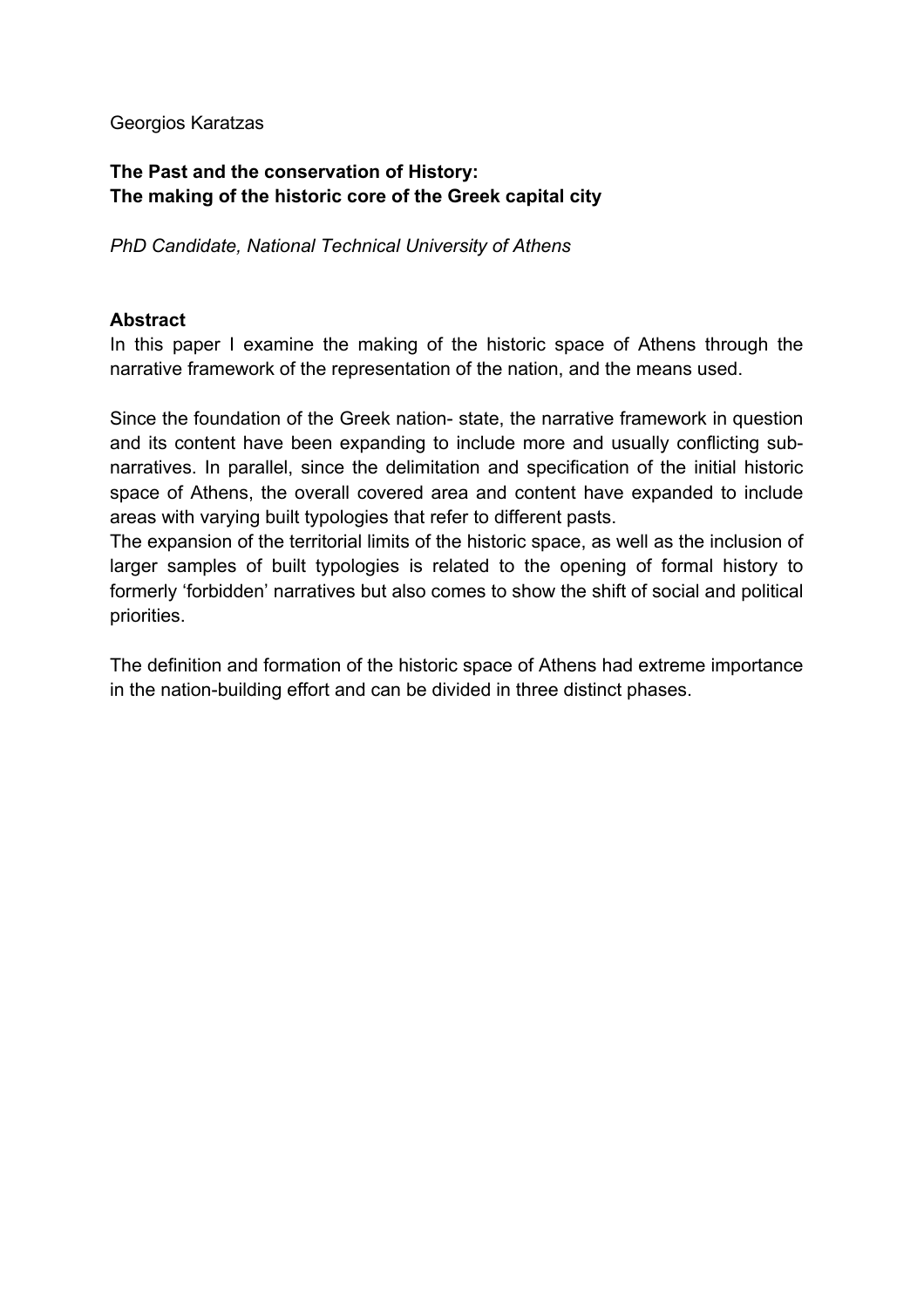# **History, Historiography and the representation of (urban) history.**

Historical dimension is an integral part of present, and therefore of modern culture<sup>1</sup>. History is not only about recording past events but rather how a society understands its past. Recording and representation methods evolve in a similar manner and parallel to the transformation of a society.

Historian's mission in the age of the nation state cease to be the sterile recording of past events and scattered memories; his task is to process and integrate selected pasts to broader narratives and frameworks set by society itself. L. Febvre's anathema is well known, '*it is not the past that engenders the historian. It is the historian who gives birth to history'2* .

Controversies on the content of history and on historiographical trends can be comprehended only by taking into account the sociopolitical and cultural context in which they take place<sup>3</sup>. Debates on history are just a different platform of conflict.

The promotion and management of built heritage has been interwoven with politics, as it contains too varying degrees of ideology and conflict. What is to be listed, preserved and considered to belong to those elements that define a common, i.e. national, heritage is a conscious decision that is taken by state institutions and authorities<sup>4</sup>. Heritage management is one of the many tools of power to legitimize its place in present by controlling and normalizing past.

Similarly to historian's scope of work, built heritage management authorities do not create de novo and in an arbitrary manner as historic building stock already exists. Their task is not to preserve images of a city's past, but to administer and integrate refined snapshots into broader narratives which contain political and social messages.

Since the object of history depends on the conditions of a particular era and the subjectivity of the historian, how true is the reality that it invokes? Similarly, since selection process is interwoven with the promotion of built typologies and of urban areas to historic, the above question can be rephrased to whether historic urban space has anything to do with the past or it just constitutes an arbitrary construct of the present. As for the nascent historic core of Athens, traces of the reality of the past of the city are undisputable. Suspicion is focused to sites and building stock that have emerged after the establishment of the state and have passed into the realm of myth.

Oblivion played a significant role in the development of the historic space of Athens. The promotion of a politically charged constructed memory under the guise of the unearthed ancient heritage of the city, kept up with the deliberate concealment of the ottoman past. Postindependence neohellenic governments aimed towards a directed reading of the urban history of the city, targeting both new settlers and future generations of native Athenians. The promotion of memory or reversely of oblivion is a matter that goes beyond the bounds of history and is placed in the field of politics, since it is considered as a core issue in nation and identity building and in creating social adhesives for maintaining social cohesion. It is argued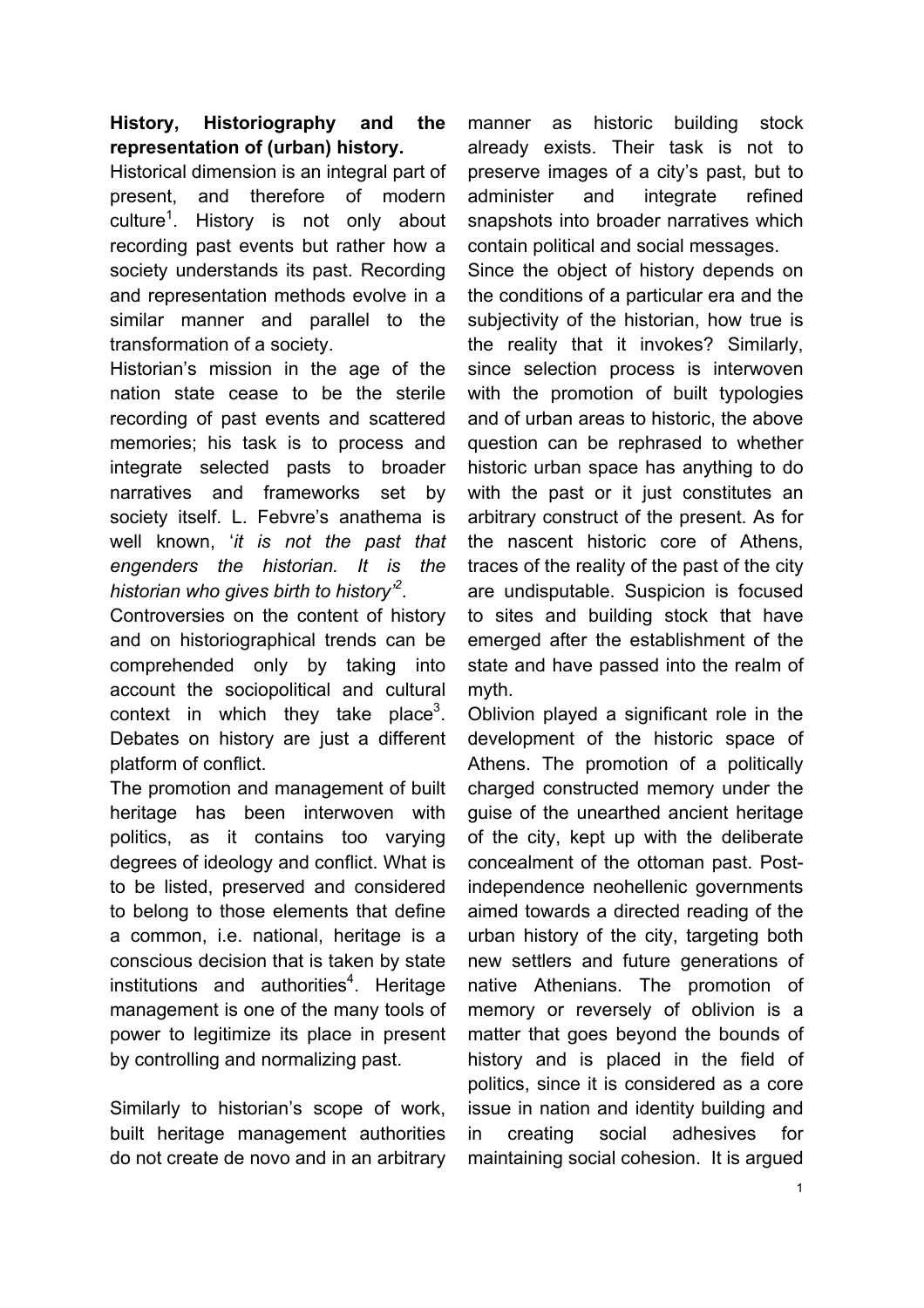that memory, oblivion and their intermediate variants are structural materials with which nations, institutions, cultures and ideologies are built<sup>5</sup>. Eradication leading to intentional oblivion constitutes an important element of collective memory, while there is a direct relationship between collective and institutional memory $6$ . Demonization and gradual eradication of Ottoman presence was considered top priority in the early period of the state within the framework of homogenization and hellenization of space and population. History became a tool that set collective representations and social imaginary in motion, providing the means in creating new identities and offering new codes through which the nascent neohellenic society began to decrypt new reality.

# **Archaeology and the first urban plan of Athens (1833).**

Removing traces of unwanted past would start from the jewel of the city, the Acropolis, immediately after the departure of the ottoman garrison in 1833 and would culminate during the last decade of  $19<sup>th</sup>$  century. By then, all periods apart from the ancient, were eradicated.

Defining the area on the foot of the Acropolis that would act as the showcase of the nation's former glory was one of the aims of the first modern urban plan of Athens. Due to the extensive degree of physical destruction, the architects of the urban plan did not include a large part of the ruined town thinking that it wouldn't be rebuilt but would be expropriated and

turned into an extensive archaeological zone. They envisioned the reconstructed city as juxtaposition of its proposed new extension and of its archaeology that would be in time fully unearthed<sup>7</sup>. Even though the idea of an extensive archaeological zone surrounding the Acropolis was put forward even before Athens was proclaimed capital of the state, it would take almost a century to materialize.

# **The paradox of Athens**

Even though the amplitude of monuments testify a continuous urban organization through the passage of centuries, Athens is a new city. Fortunately for the architects that designed and unfortunately for those interested in its urban history, it was razed to ground during the war of Independence.

The neoclassical rebuilding of the city as the capital of the state was realized almost de novo and the sole remainder of its past was its urban layout in some areas and a few medieval monuments. Nowadays, the remaining authentic built heritage of the city is found at the neoclassical structures of the early period of the state and hardly any structures of the pre-revolutionary period. The paradox of city's historicity is that while it claims that its past reaches the depths of antiquity, its urban heritage (apart from its archaeology) is constituted by buildings whose age does not exceed 200 years. Urban discontinuity is the city's authentic heritage.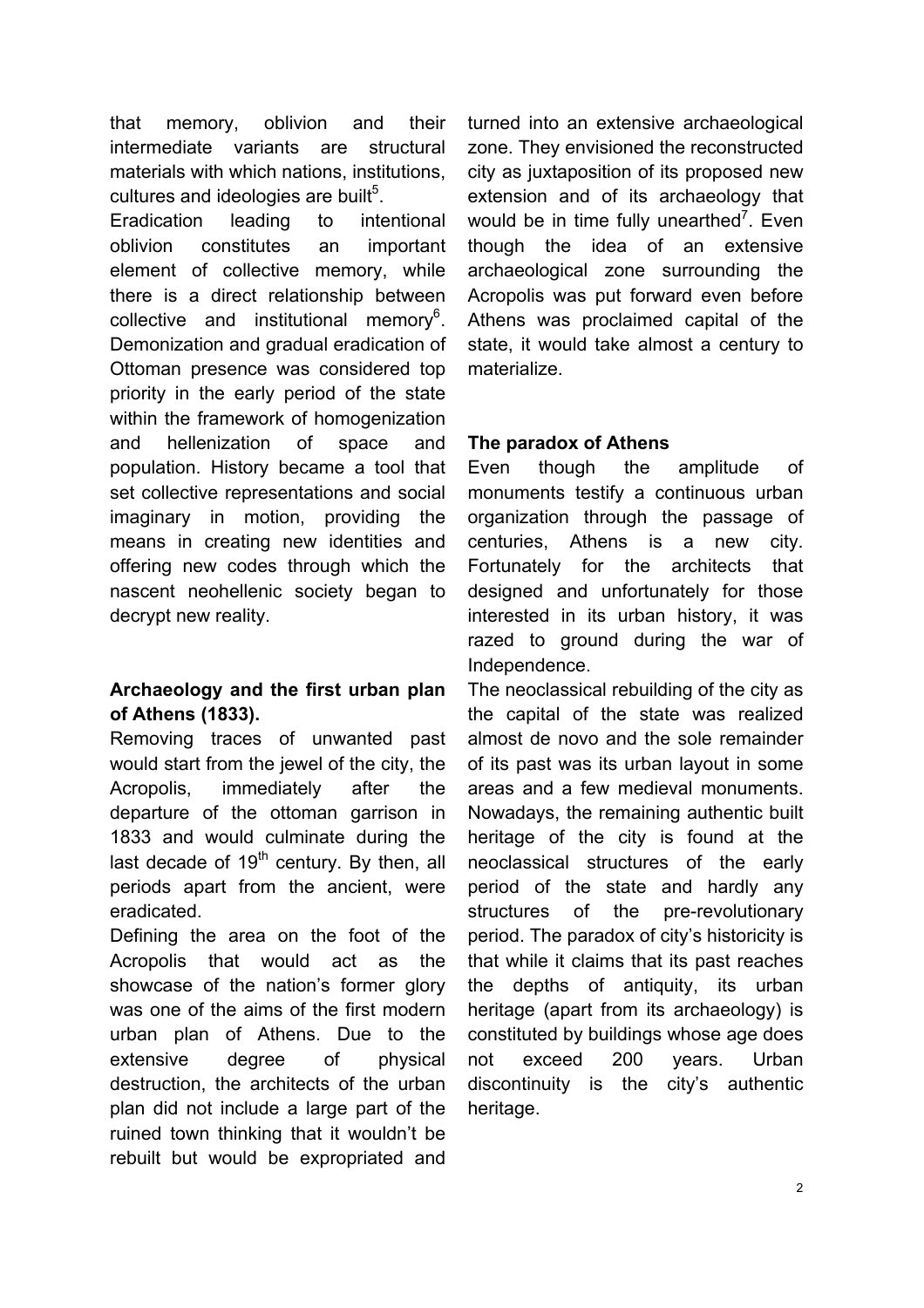

The expanding historic core of Athens. Red: Areas of intervention during First phase, Blue: Areas of intervention during Second phase, Green: Areas under the jurisdiction of UASA SA.

Source: Unpublished postgraduate dissertation, Georgios Karatzas, *An essay on the management of the (urban) Past*, (Athens: NTUA- Interdisciplinary Postgraduate Program in Urban and

#### First phase. Representation of the **nation's claims.**

*Purification of the Acropolis and the emergence of the archaeological sites around it.*

Disassembly and subsequent purification of the former Ottoman fortified settlement of the Acropolis began after the retreat of the Ottoman garrison in 1833 and culminated between 1885 and 1890. During the second half of the 19<sup>th</sup> century, several more sites emerged, such as: the Temple of the Olympian Zeus, Thisseion, Dipylon- Keramikos, the ancient Stadium, Ancient Agora and Roman Forum and Hadrian's Library.

From the above mentioned sites the emergence of Ancient Agora and Roman Forum would pose several difficulties as they were found within city limits and their transformation into archaeological sites would affect the

existing urban layout and social dynamics. Excavations in the Roman forum would begin in 1837, following necessary expropriation and demolition of existing buildings, whereas excavations in the Ancient Agora would begin almost a century later, in 1931.

Ancient Agora was located in one of the oldest intramural neighborhoods of the city. Compared to the clearance works that took place in the Acropolis and the other archaeological sites, the emergence of the Ancient Agora is more socially and politically charged as it falls into the category of gentrification.

The transformation of the area meant the demolition of approximately 400 lowscale courtyard houses typical examples of the Athenian housing neoclassical typology, the reconstruction of the Stoa of Attalus and of the church of Ag. Apostoloi, and the decorative landscaping of the totality of the resulting area<sup>8</sup>. The physiognomy of the area changed dramatically; from a typical low-class Athenian quarter, fully integrated into the functions of the city, it was converted into an empty singlefunction secluded space. Streets and neighborhoods were cleared and the residents were in essence evicted to make way for the emergence of antiquities.

The emergence of the archaeological site constitutes an apparent falsification of the urban history of that part of the city, as it brings out an idealized snapshot of the monuments and the area and fails to make any reference to their later historic periods.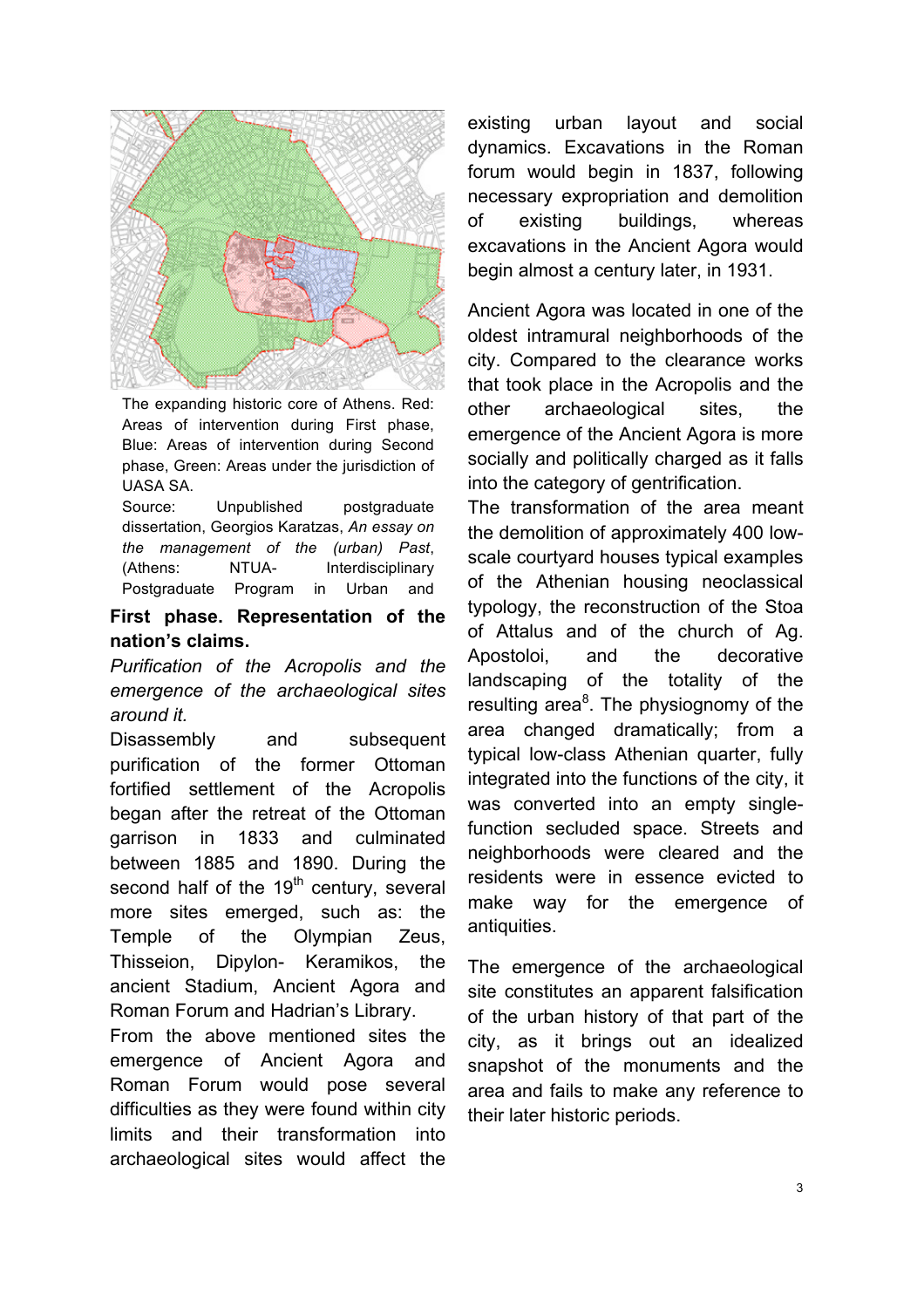

Top: General aspect of the Ancient Agora. Bottom: Front elevation of the reconstructed Stoa of Attalus. Source: personal archive



## *Archaeological sites and historical meaning.*

The establishment of an extensive and sterile archaeological site in the heart of the city, free of medieval and later additions, embodies the nation's claims to the roots that it asserted. Archaeological findings provided the externality and the prestige that the nation and the state needed to legitimize its presence. For this reason, materialization of first urban plan's vision became top priority of the young state.

The emergence of the above urban archaeological sites is a direct derivative of the social and cultural parameters of the era that produced it. Just as it is not possible to examine the *History of the Hellenic nation* (1860-1877) 9 , by K. Paparigopoulos- the father of Greek national historiography, without taking into account the sociopolitical conditions of the era during which it was composed, it is equally impossible to comprehend the demand to construct an archaeological zone at the foot of the cleansed Acropolis, without taking into consideration the particular conditions of the second half of the 19th and the first half of the 20th century: the shaping of Megáli Idéa, the introversion of the state and its homogenization practices, the demographic changes in the composition of the population as a result of the wars in the early  $20<sup>th</sup>$  century, the weak interwar political regimes, the postwar polarization of the society.

# **Second phase. Representation of the birth and the development of the state.**

*Reassessment of the cultural significance of neoclassical Plaka10*

Debates on the issue on the future of Plaka began as early as mid 1960's. Argumentation focused on whether Plaka would be cleared and turned into an archaeological site, as Ancient Agora, or whether it would be restored as such. By that time, Athens was in the peak of post-war reconstruction, expanding through quid-pro-quo and acquiring *polykatoikia* in its built environment vocabulary.

The '*Study of the Old city of Athens'* (1973- 1975) was a unique and pioneering attempt to record the overall problems of Plaka, which led to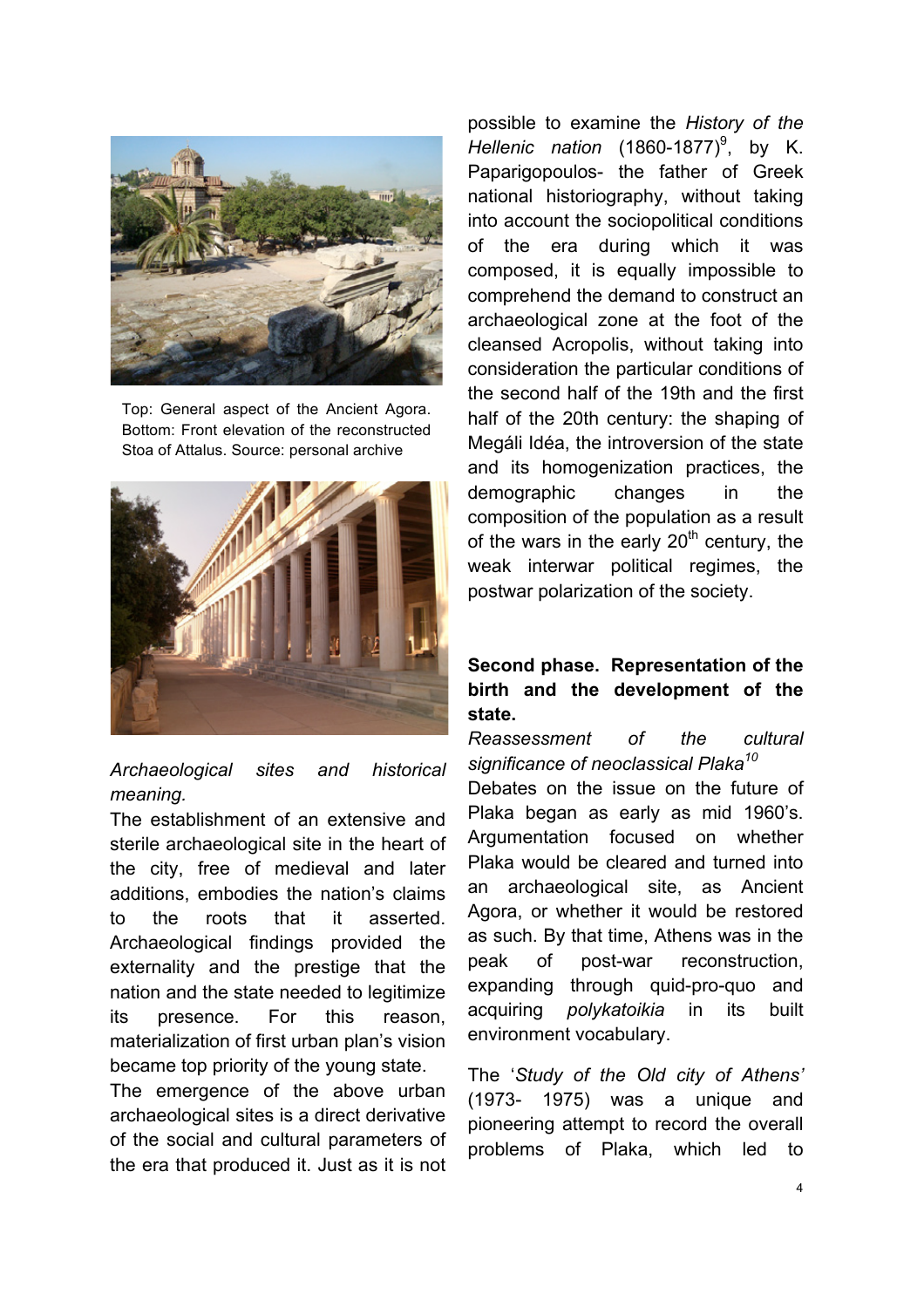proposals and statutory measures (1978- 1981) that aimed into the rejuvenation and preservation of its unique urban landscape.

Plaka had already lost the majority of its 'indigenous' population and at the time of the '*Study of the Old city of Athens'*  was already a run-down area<sup>11</sup>.

In order to intercept further downgrading, the authors of the '*Study of the Old city of Athens'* adopted several principles that shaped the image as we know it nowadays: a. Protection and preservation of the overall of the area. The possibility of preserving segments, or worse individual buildings alone, was deemed unacceptable and opposing to the notion of preserving its historical totality, b. preservation of the area would be realized under the rationale of a living urban area and not that of a dead monument, c. Restoration of the functional structure of the area and insertion of necessities of modern living, d. Statutory protection under the current legal frame and preservation of the current ownership regime, in order to discourage total expropriation by the state and  $a$ entrification<sup>12</sup>.

Ancient Agora and neoclassical Plaka were in essence the same area. They constituted the inhabited slope of the intramural part of the city. Ancient Agora was completely demolished and replaced by an archaeological park, whereas Plaka was preserved as such with minor alterations. Although these two, nowadays discernible, areas coexist side by side but emit different messages on the relationship of the city and its history, or better on the

relationship of the nation and its history. The conscious decision not to demolish Plaka so as to excavate and unearth antiquities found underneath it indicates a shift of notions concerning the representation of the (urban) past.



Aspect of Tripodon street, Plaka. Running tracks were laid for the marathon during summer Olympics 2004. Source: personal archive

# *Developments in historic townscape management as result of advances in historiography.*

Approaches in history writing evolve and the content of history changes when society itself evolves. It is no coincidence that the commission and the implementation of the '*Study of the old city of Athens'* was realized during the period of *Metapolitefsi*, following the fall of the military Junta and the swift towards the democratization.

The emergence of Plaka implies a shift of interest of the dominant state ideology from distant antiquity to nearer past. Neoclassical Plaka signifies the settlement of the Royal See in Athens and the birth of the neohellenic state. Of course, it is unknown how would ottoman built heritage be brought into prominence had there remained a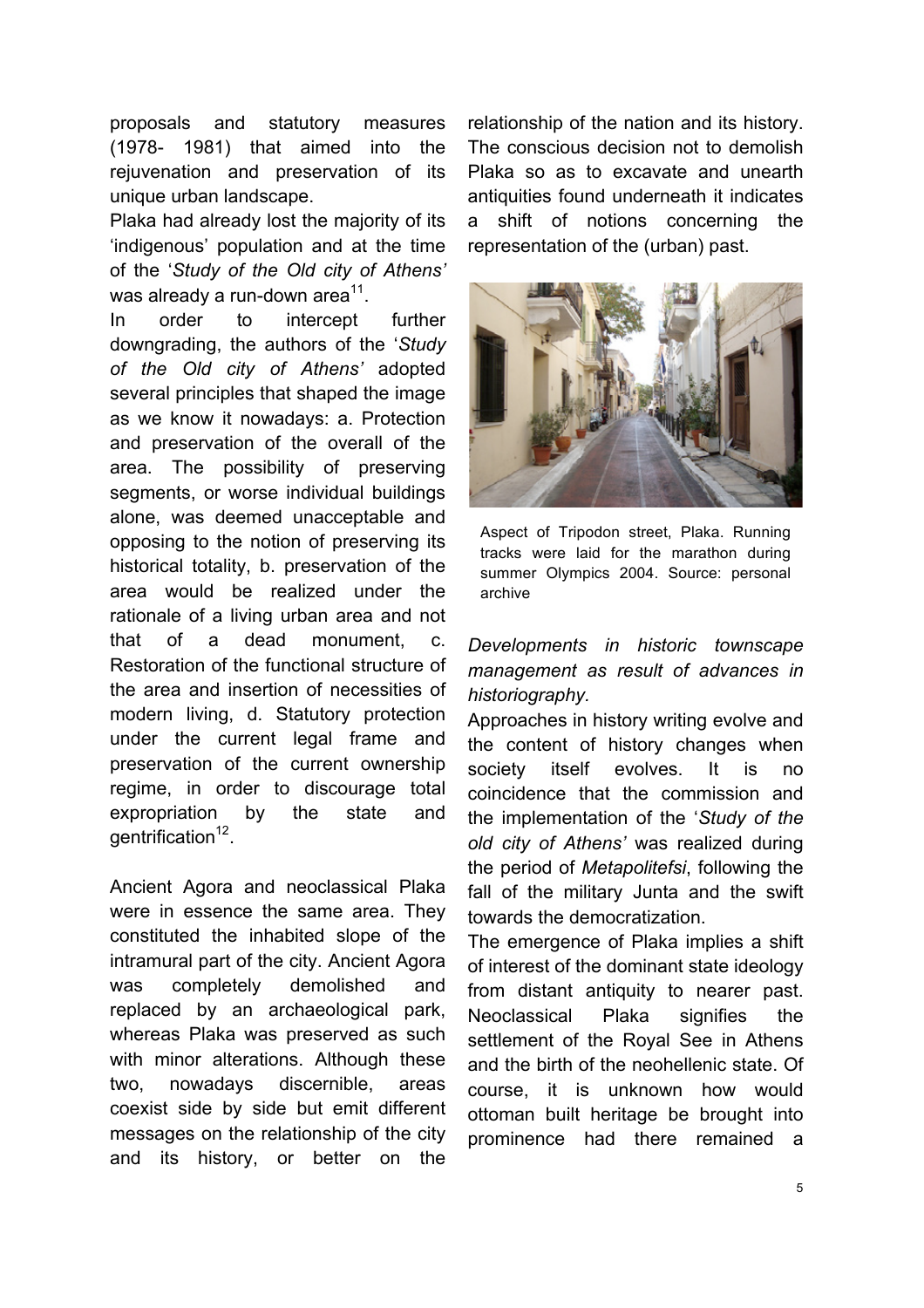substantial number of ottoman remnants.

It is worth highlighting the statutory protection and emergence of areas and monuments associated with the Left, in accordance to the spirit of the *National Reconciliation*. The opening of the heritage list to a variety of built typologies implies redefinition of concepts related to historicity and broadening of the official narratives.



Gasworks Complex on Peiraios Avenue. The former inner- city industrial complex has been restored and converted into a cultural multi-use space run by the municipality. Source: personal archive.

# *Reassessment of the cultural significance of the industrial heritage*

During the period of *Metapolitefsi* and especially between 1980s and 1990s, theoretical frameworks preceding management and promotion of built heritage stock were associated with modernization theories. Central to modernization is the existence of a linear evolutionary schema which leads rural, underdeveloped and closed societies to urbanization, openness and diversity<sup>13</sup>. Application of the above schema to history and its representation into the urban space, echoed to those

that were tired of the narrow confines of traditional national history. Cultural policy and official rhetoric of governments during 1980s and 1990s gave emphasis to terms such as 'society' and 'people' in direct opposition to previous references to 'nation'. Similarly, official historical readings emphasized the role of institutions and social phenomena, and not of events and personalities. Seen through the prism of modernization, history is linear, embeds mobility and aims in progress. The only desirable past is the one that leads to the desirable present, and for this reason past evidence that confirmed modernization's linear evolution was investigated and promoted.

Examining historic built stock that emerged during that period, one finds several industrial remnants in Peiraios avenue, the former gasworks complex in Gazi, the terminal station of the Athens-Piraeus Electric railways.

Inevitably, the promotion of the industrial heritage signifies the inclusion of formerly 'forbidden' social groups and socio-political dynamics into official narratives. Restored industrial monuments speak of the refugees that comprised the bulk of the industrial proletariat of the city, social struggles for better working conditions, exploitation and class segregations. The emerging heritage stock evokes questions that refer to the processes that directed the transformation of the city from a neoclassical village to a European city and imply desire for self-awareness and the need for a less beautified past. Departure from the adherence of promoting evidence that supports state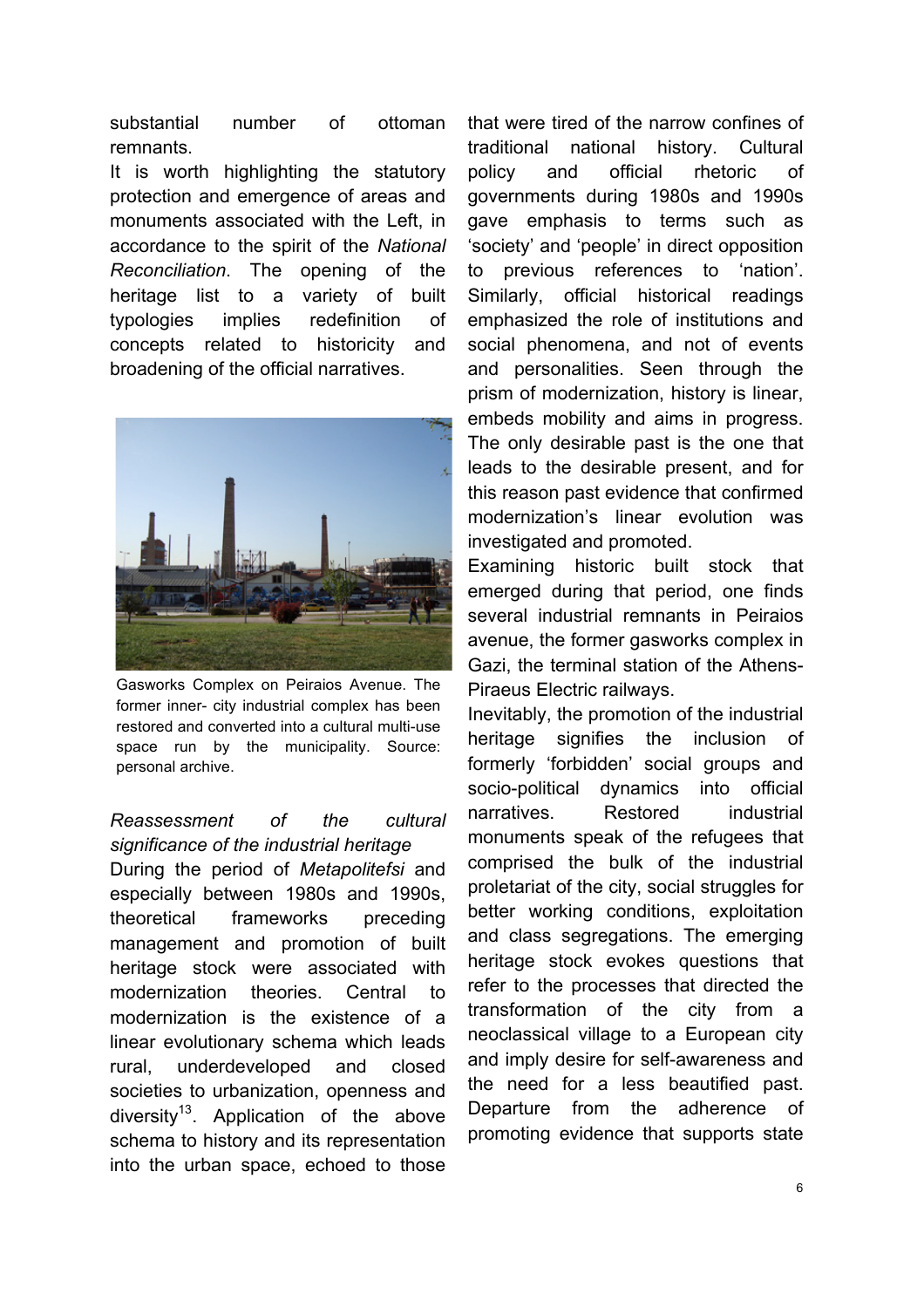ideology indicates a degree of reconciliation with the past.

# **Third phase. Conservation of history in the post-political era.**

In the era of post-politics, dominant ideologies have almost collapsed and the capital has triumphed. Townplanning analyses and interpretations of urban space are almost exclusively performed in terms of market economy. The significance of ideological and social criteria has diminished, whereas economic parameters are becoming more important.

Historic townscape management has lost most of its ideological and political sealants. The object-ive of preservation is the promotion of anything past has bequeathed and that can bring economic benefit. Questions related to the selection process cease to exist to a large extend.

Of course, the reinstatement of formerly incriminated building types that reflect unwanted pasts can be partly attributed to the plurality of cultural theories and further opening of history to new narratives and interpretative schemata.

The collapse of the East- West divide apart from the triumph of the market economy played a significant role in the intensification of the pace of cultural globalization. Plurality and liberty of exchange of cultural and political theories are also linked to the weakening of the nation- state and its substitution by larger political and economic formations. Demand for a lesser state has made deep impact in the structures and political dominance of

the nation-state. Thus, the importance of traditional notions supporting its rhetoric has lessened, whereas in contrast generic and malleable concepts that accord to global political fluidity find fruitful ground.

Historic urban space is no more the ideological showcase of the nationstate, a carefully written history book you can walk through. The promotion of historic townscape has shifted from the interpretation of history to the representation of cultural heritage. The object of study of the former is the investigation of conjunctions and causations, and that of the latter is a monument's imagibility and representational attributes<sup>14</sup>. Interest has shifted to the monument itself and not to the narratives and ideological constructs that are found beneath its skin.

Building and area preservation in the age of post- politics is also characterized by the participiality and massiveness of the interested groups involved, which escapes the narrow circles of the traditional elite who was until now in charge of managing the (urban) past.

## *The subject of preservation in the expanding historic core of Athens.*

One of the principal differences of the current phase of the promotion of heritage stock of Athens concerns the subject of preservation, or in other words who takes initiative. During the first two phases it was the state, (directly or through its institutional bodies), that specified what would be brought into prominence and how. During the current period, key players in shaping historic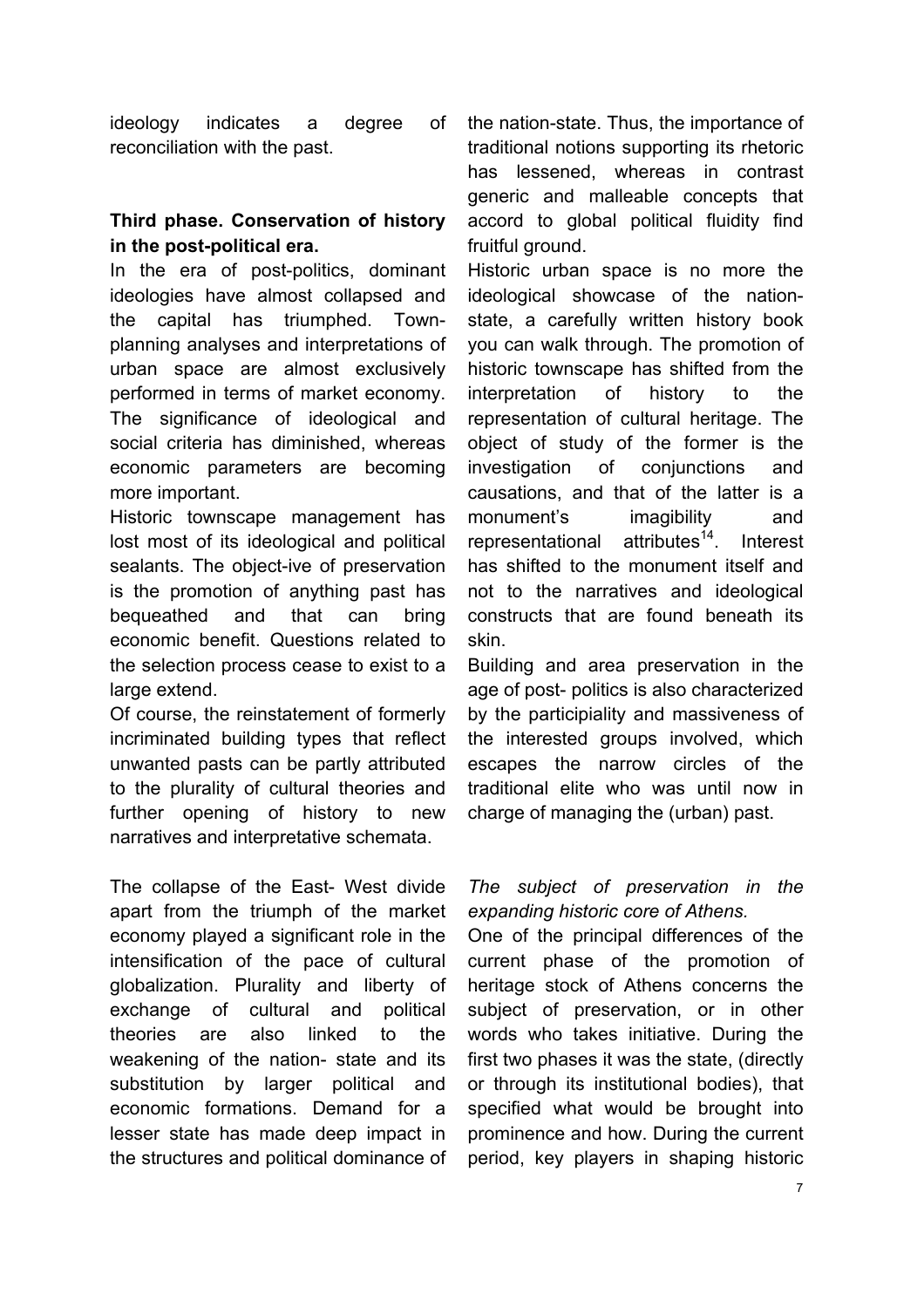townscape are state institutions, public and private partnerships, NGOs, public pressure groups and private developers.

Key players according to their method of operation are: *i.* the state and its institutional bodies who specify strategies and set aims, *ii.* private interests that operate within broader municipal and state strategies, *iii*. private interests operating against broader municipal and state strategies, *iv.*  private interests that shape historic landscapes outside municipal and state strategies. Of course, the above categorization is not exhaustive, but it covers most cases.



Dionysiou Areopagitou promenade. The pedestrianisation of the Acropolis former perimeter avenues, D. Areopagitou and Ap. Pavlou, was one of the first large scale interventions of UASA SA. Source: personal archive.

# *i. The Unification of the Archaeological Sites of Athens S.A. (UASA S.A.). The case of Metaxourgio.*

UASA S.A. is a limited company, owned entirely by the ministry of Culture and the ministry of the Environment, Planning and Public Works. The unification of the archaeological sites is

the largest and most extensive intervention in the city centre aiming to redefine its urban physiognomy<sup>15</sup>. Due to the limited extend of this paper we focus to Metaxourgio, a neighborhood found under the jurisdiction of the public company.

Studies for the regeneration of Metaxourgio are essentially a gentrification manual. Key objectives of the proposals were: *a. (re)integration of the area in the perceptual totality of the (new) historic centre*, by creating networks of pedestrianized walkways and selective restoration of historic references and monuments, *b. functional integration of the area into the metropolitan centre*, *c. provision of suitable conditions to attract investments, d. coordination of initiatives to upgrade urban infrastructure16.*

In the attempt to redefine the character of the area, it is prescribed that promotion of the area's historicity and determination of its new functional role, would be achieved from above and without taking into account existing dynamics that had consolidated during the past decades. Market forces were called to play a key role<sup>17</sup> and special regulations and strict limitations took effect. The sought vision was to convert the area from a '...*seedbed of smallscale enterprise activity...' to an area where '...new services and poles of attraction will settle to suit a metropolitan clientele*...'18.

Examination of the register<sup>19</sup> of the proposed buildings to receive statutory protection that accompanied preliminary studies comprises of neoclassical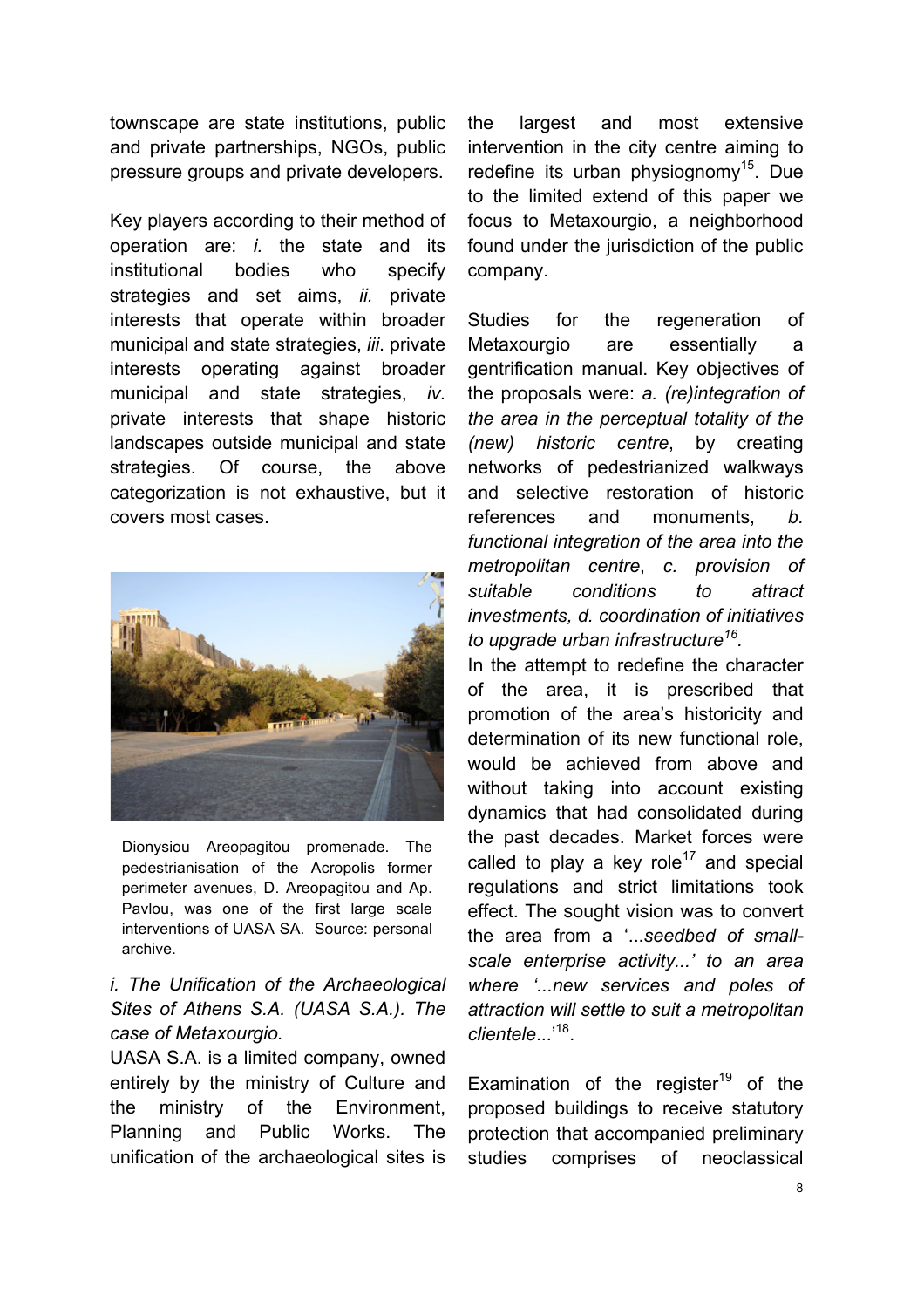structures in its greatest part, as well as, a small amount of non- neoclassical typologies. Qualitative analysis of the included neoclassical structures, shows the addition of structures belonging to less privileged classes of society. The inclusion of the humble and the rough indicates a departure from the exclusivity of the upper class and bourgeois built heritage and implicit primacy in the formal historical narrative. Just as a low class dwelling is deemed 'significant' to be included in the heritage list, the presence of its anonymous owner is deemed important to be represented in the official national historical narrative. We are witnessing therefore a sort of democratization of urban history. A reading of the historic space of Metaxourgio nowadays, tells the tales of both prince Katakouzenos that settled in Athens during the establishment of Greek nation-state and his peers, as well as, the tales of the thousands who came from the countryside and settled in search of a better future. Democratization of urban heritage, however, is not realized to the degree and pace that one would expect taking into account the constant revisions in the content of official history. It is carried out within the narrow limits of neoclassicism and the implied narrative schema of historical continuity of the nation. Building typologies expressed by a different architectural language that implies deviation from the above schema are suspiciously few. The exclusion of exceptional examples of light-industry and apartment buildings from the heritage list is a huge omission.



Examples of mid 19th century middle-class neoclassical structures in Metaxourgio. Metaxourgio was one of the first suburbs of the modern capital. Source: personal archive.

# *ii. Real estate and land speculation in Metaxourgio.*

An independent NGO has been established since 2008 and is active in the area of Metaxourgio. It is '...*an open platform for communication, action and reflection, that aims to protect and promote the area through the collection and exchange of expertise and ideas, research and implementation of proposals, targeted in the enhancement of the quality of life...'<sup>20</sup>*. The platform claims that it enjoys the support of local residents and other interested bodies that aim to bring to an end further downgrading of the area. The organization cooperates closely with an investment group who also has a strong interest in the  $area^{21}$ . Together they organize artistic events, many of which have active support of state institutions and public administration $^{22}$ ; architectural  $competitions<sup>23</sup>$  and urban design studies. In parallel, they vigorously pressure municipality and central government to take immediate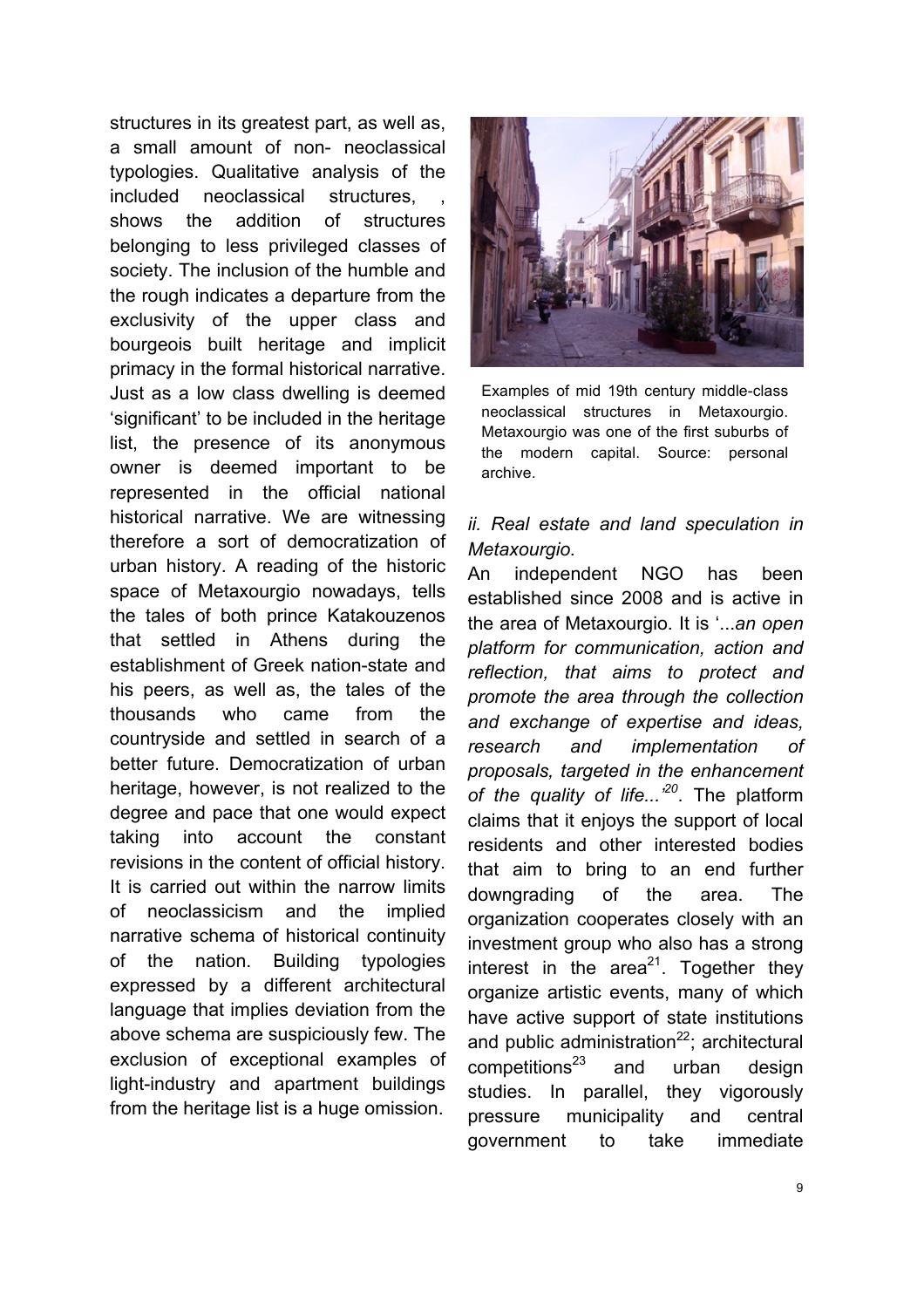measures towards the regeneration of the area.

The investment group has already restored several aging properties, particularly apartment buildings from the 1970s, whereas a large percentage of the derelict and in-poor-condition heritage stock of Metaxourgio is already found in its portfolio. Of course, development of the remaining will come when the state has completed its part in the regeneration 'effort' which includes statutory limitation of traffic, pedestrianization of walkways, land use control and parallel removal of land uses that are not congruous with the sought character of the area, physical and perceptual unification of the area with its neighboring ones.

In addition, NGO and investment group exert pressure to local and central government institutions to include their independent proposals into various European programmes, as well as broader planning strategies (Athens-Attica 2014, Athens Regulatory Plan 2020). In fact, because local and central authorities delay in implementing public regeneration schemes, the NGO and the investment group proposed, in July 2010, to the former to begin implementation of their own independent ones in specific areas and  $a$ xes<sup>24</sup>.

During the past years there is a sudden and dynamic expression of interest, which demands here and now regeneration. Is it indeed residents and local interest groups that the NGO claims it represents behind this aggressive interest or is it just the investment group who is eager to make profit? A gentrified and upgraded 'historic' urban area acts as a multiplier to profit from the sale or rental of a restored building that is found within it.

The NGO demands $^{25}$  and the investment group is able to provide. The motives of the latter are deemed positively by the media $^{26}$ ; re-colonization of the desolate city centre, promotion of the historic building stock, creation of safe neighborhood conditions are goals that find broader public acceptance.

As for the promotion of built heritage, private initiative does not possess state sensitivities for the messages emitted through the nascent historic townscape. Selection criteria are entirely related to profitability and cease to be ideological.



Aspect of one of the buildings of the former refugee housing complex. Deterioration and neglect are apparent. Source: personal archive.

## *iii. Refugee housing complex in Alexandras Avenue.*

The housing complex was built during 1933- 1935, in order to accommodate Greek refugees from Asia Minor following the 1923 exchange of populations. It comprises of eight functionalist buildings (228 apartments) that reflect avant- garde social and architectural theories of the time.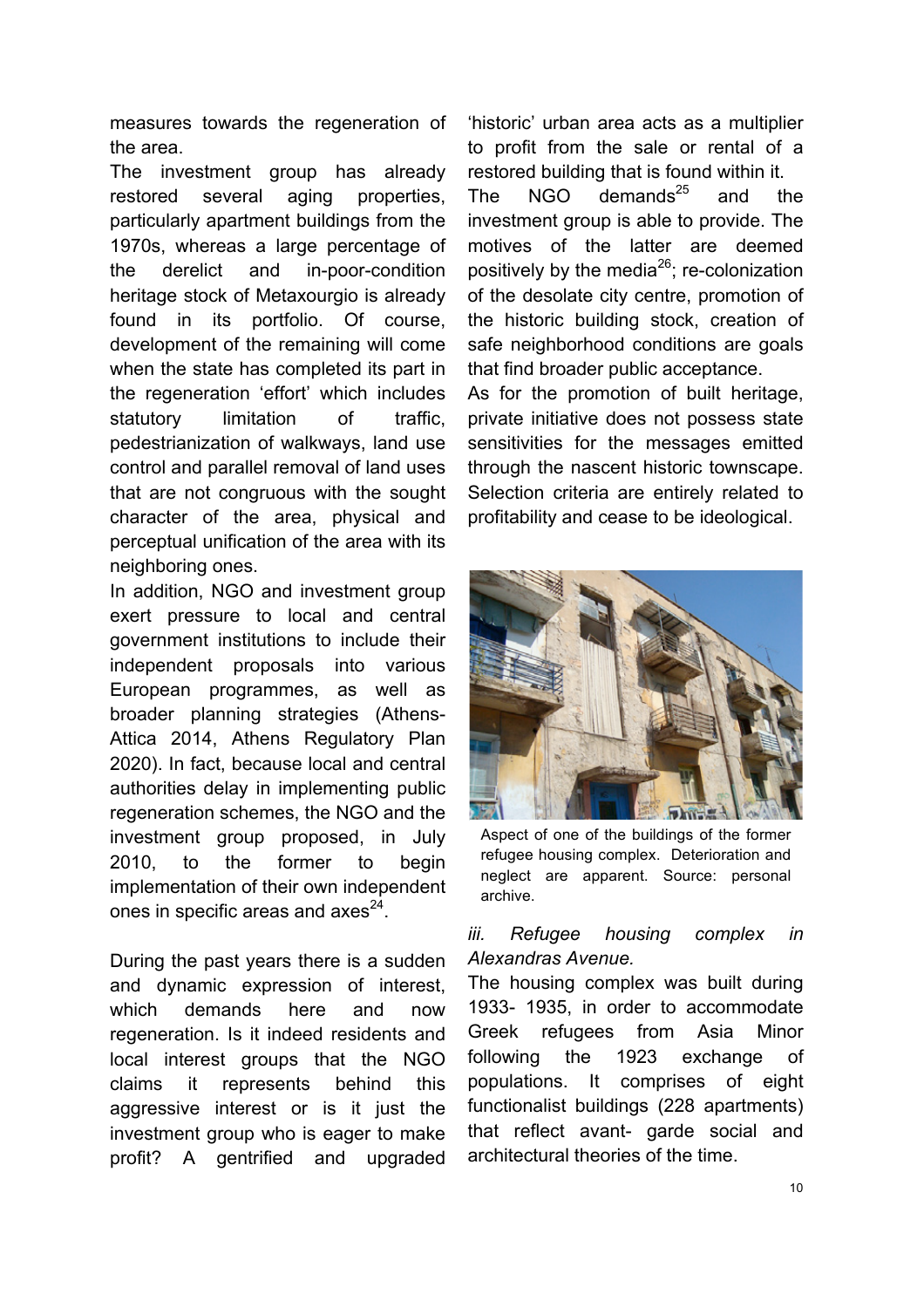The historical significance of the complex is unquestionable to the preservation of memory; it constitutes one of the handful surviving examples of state intervention to relieve thousands of refugees that settled in the periphery of the city in squatter settlements during 1920-1930s, and in addition, its exterior walls still bear traces of bullets, witness of the intense conflicts before and after ww2 liberation.

During 1990s, the ministry of Public Works and the Public Real Estate Corporation began to ex-appropriate apartments, gradually thus gaining ownership of four buildings. Since then, a huge struggle began to rescue the unique built heritage from demolition. Pro-preservation groups included local residents, public bodies, the association of architects and schools of architecture, whereas pro-demolition groups included local and central government and private investment initiatives who had compiled development strategies for the broader area.

In 2003, the Central Council of Modern Monuments of the Ministry of Culture, proposed statutory protection of only two of the eight buildings of the complex, in line with local and central government views on the exploitation of the broader area. Only after pro-preservation parties' appeal to the Council of State, and its subsequent decision to annul the ministry of Culture's partial listing, did the totality of the complex remained **intact** 

Immediately after Council of State's decision, the Central Council of Modern Monuments re-examined the case and in 2008 decided on the final and irreversible statutory protection of all

eight buildings of the complex<sup>27</sup>. Of course, the preservation and promotion of the complex is not yet certain, but as a listed monument it is at least safe from demolition.





Top: General view of the Marina complex. Bottom: Detail aspect of one of the buildings. Note the neoclassical references. Source: personal archive.

#### *iv. Flisvos marina complex.*

The last case study belongs in the category of private initiative investing in the added value of historicity, shaping thus historic landscapes independently and outside state strategies and aims. The regeneration of the marina complex

was realized during 2003- 2006, exclusively by private funds and strategies<sup>28</sup>. Apart from mooring facilities, it consists of several new buildings in an axial layout and a fully landscaped quay. The intention was to create an attractive high quality environment, relevant to Greek urban-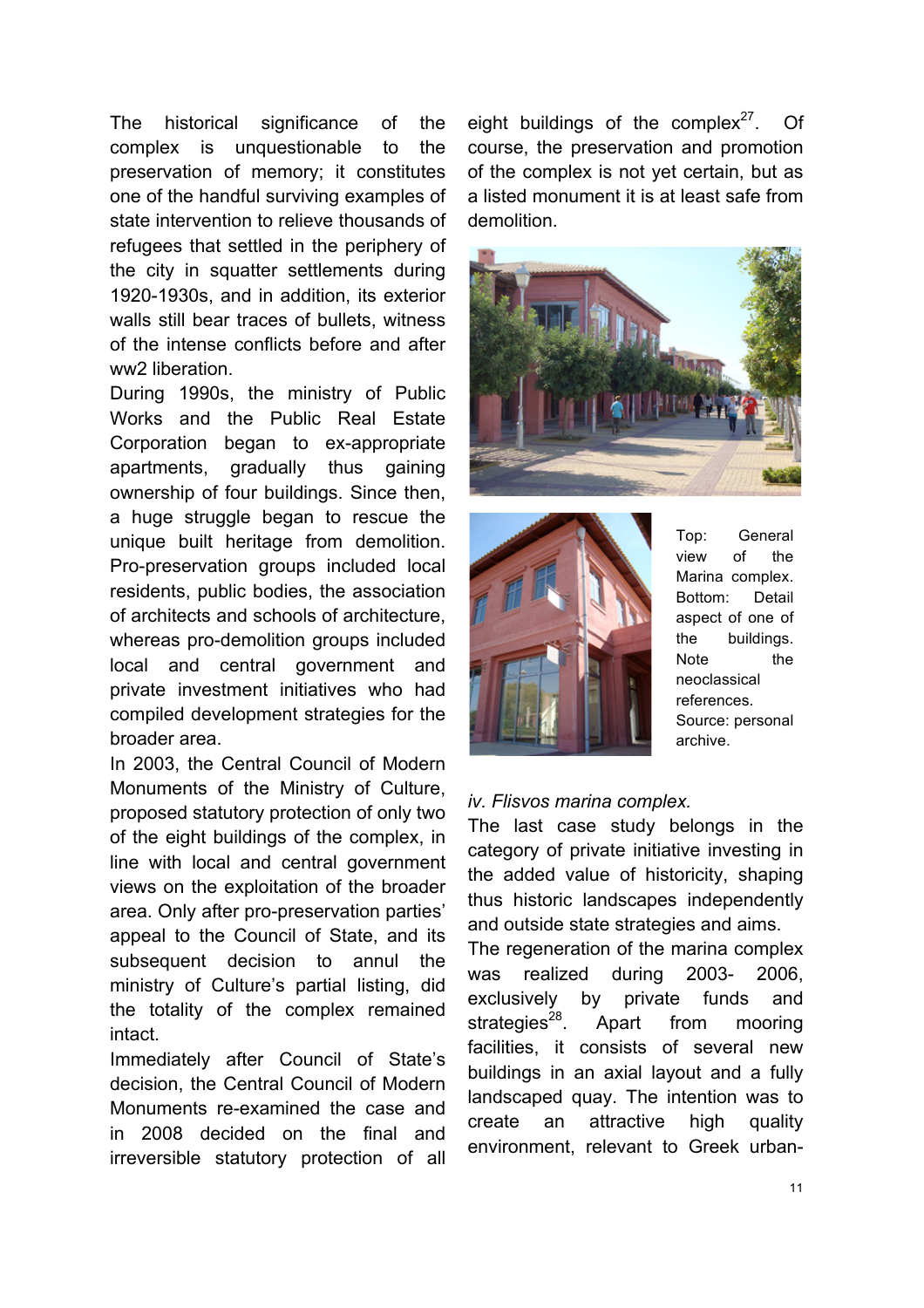scape. The architectural language of the new buildings makes clear references to the particular neohellenic neoclassical dialect, which is attested by their modest scale and their general morphology. Alien to the surrounding urban environment, the buildings of the complex relate visually to the stereotypical historic forms of the city centre, creating thus the sense of familiarity and of continuous presence in its location.

The overall picturesque composition of the complex and the architectural deliberation of the constituent parts, may perhaps puzzle experts on the area's urban history but certainly fascinate visitors, and in a greater extent users of the marina who through it get a first taste of the historic urban space surrounding the Acropolis.

#### **Conclusion**.

Historical dimension is an integral part of present and of modern culture. Recording and representation methods evolve in a similar manner and parallel to the transformation of a society. Promotion and management of built heritage has been interwoven with politics, as it contains varying degrees of ideology and conflict. Heritage management is one of the many tools of power to legitimize its place in present by controlling and normalizing past.

Eradication leading to intentional oblivion constitutes an important element of collective memory, while it is argued that there is a direct relationship between collective and institutional memory.

The paradox regarding historicity of Athens is that while its archaeology reaches deep antiquity, its urban built heritage is no more than 200 years old; urban discontinuity is the city's authentic heritage. The construction of the ever expanding historic core can be divided in three distinct phases.

The first phase concerns the establishment and representation of the nation's claims and the hellenization of the urban space. It relates to the purification of the Acropolis and the emergence of the archaeological sites around it.

The second phase is concerned with the celebration and representation of the birth and development of the state. It relates to the reassessment and emergence of Plaka, the city's oldest surviving neighborhood, and the reevaluation and promotion of the city's modernization heritage.

The third phase is largely emancipated from ideological constrains of the previous two phases and is related to the complex framework of heritage conservation in the post- political era. The state has vested its primacy in the field to other operands. Key players can be categorized according to their methods and degree of co-operation with local and central government. Thus, one can distinguish private interests operating within broader state strategies; private interests operating against broader state strategies; private interests shaping historic landscapes independently and outside state strategies.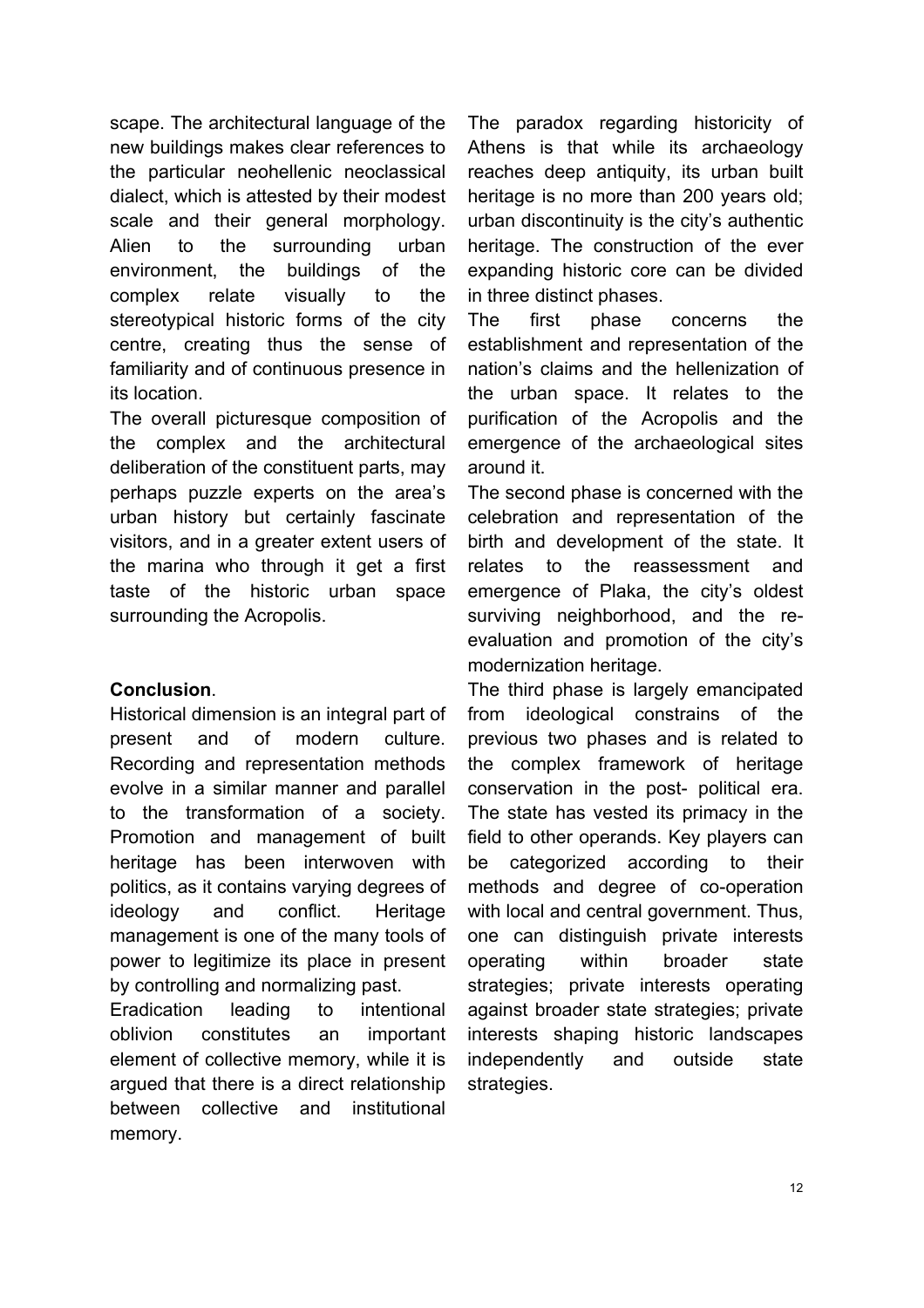<sup>1</sup> Antonis Liakos, *Πως το παρελθόν γίνεται Ιστορία* [How past becomes history], (Athens: Polis, 2007), 24.

<sup>2</sup> Lucien Febvre, *Introduction*, in Charles Morazé, *Trois Essais sur histoire et culture*, (Paris: Cahiers des Annales, 1948), 7.

<sup>3</sup> *Ibid. 1.p.13*

<sup>4</sup> Interrelationship of selection process and creation of national and place identities is clearly shown in Aspa Gospodini, "Urban morphology and place identity in European cities: built heritage and innovative design"*,* Journal of Urban Design (2004), 2 (9): 225- 248.

<sup>5</sup> Ernest Renan, *Qu'est-ce qu'une nation?* (Paris: editions Calmann Lévy, 1882); John A. Petropoulos, "The Modern Greek State and the Greek Past", ed. Speros Vryonis, *Byzantina kai Metabyzantina*, (Malibu: Undena Pablications, 1978), vol. 1, 163- 176.

<sup>6</sup> G.J. Ashworth, J.E. Turnbridge, and B. Graham, *A geography of heritage: Power, Culture & economy*, (London: Arnold, 2000).

<sup>7</sup> Alexandros Papageorgiou- Venetas, *Αθήνα: ένα όραµα του κλασικισµού* [Athens: A vision of classicism], (Athens: Kapon, 2001).

<sup>8</sup> The American School of Classical Studies at Athens, *Excavations in the Athenian Agora,* http://www.ascsa.edu.gr/index.php/excavationagora (September 2011).

<sup>9</sup> Konstantinos Paparrigopoulos, *Ιστορία του ελληνικού έθνους: από των αρχαιοτάτων χρόνων µέχρι των νεωτέρων* [History of the Hellenic Nation: From ancient to recent times], 6 volumes, (Athens: N. G. Passari,1860-1877).

 $10$  Plaka is one of the oldest neighborhoods of Athens, located at the E, NE and N foot of the Acropolis. It belongs to the intramural part of the city claiming continuous habitation since antiquity. It was rebuilt after the revolution of independence but retained its pre- revolutionary urban layout. Due to local particularities such as plot sizes, large number of property owners, steep topography and the existence of antiquities, it remained an unpopular area for post-war redevelopment and so retained a large part of its built heritage.

<sup>11</sup> Dionysios Zivas, *Πλάκα 1973- 2003: το χρονικό µιας επέµβασης για την προστασία της παλαιάς πόλεως Αθηνών* [Plaka 1973- 2003: chronicle of an intervention for the protection of the old city of Athens], (Athens: Piraeus Bank Group Cultural Foundation, 2006)

<sup>12</sup> Dionysios Zivas, *Πλάκα: η επέµβαση για την προστασία και την αναβίωσή της* [Plaka: intervention for its protection and rejuvenation], in ARMOS honorary volume for prof. N.K. Moutsopoulos, (Thessaloniki: AUTH- School of Engineering, 1983), 657- 671.

<sup>13</sup> *Ibid.1, 204*

<sup>14</sup> *Ibid.1, p.263*

<sup>15</sup> Aims are: *'...to restore the historic continuity of the city; to create poles of attraction for its residents; to provide an overall upgraded environment that includes several functions, such as culture, where the harmonious coexistence of various city elements related to its cultural history and contemporary development highlight the historic physiognomy of Athens*'. UASA SA, *Unification of Athens Archaeological Sites, http://www.astynet.gr/static.php?lang=1&c=4, (*September, 2011).

16 The town planning study: '*Identification and intervention proposals for the area of Metaxourgio'* was commissioned by UASA SA in December 2001 and constitutes the most recent and updated study on the overall promotion of Metaxourgio.